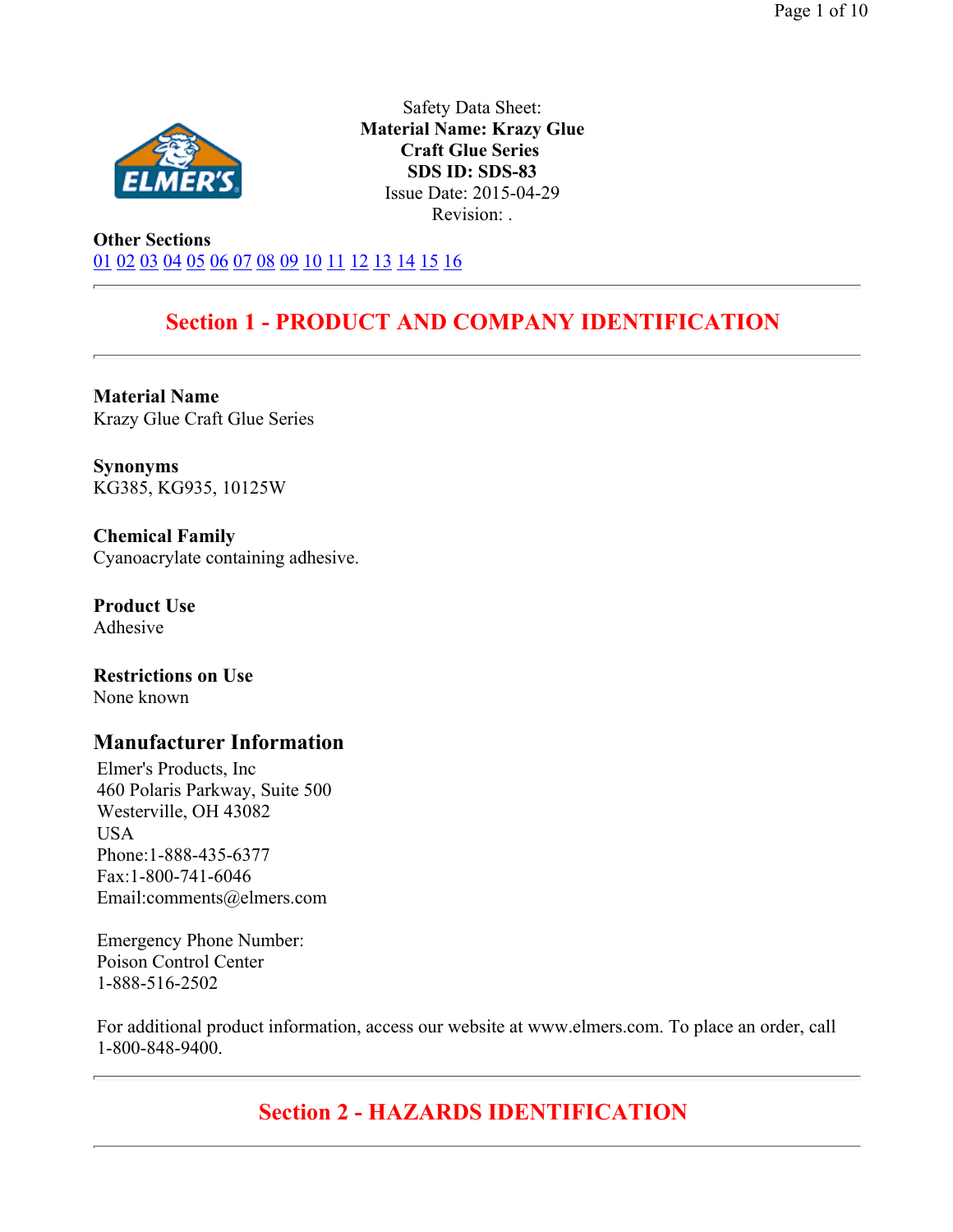### **Classification in accordance with paragraph (d) of 29 CFR 1910.1200.**

Flammable Liquids - Category 4 Serious Eye Damage/Eye Irritation - Category 2A Skin Sensitization - Category 1A Specific Target Organ Toxicity - Single Exposure - Category 3 Hazardous to the Aquatic Environment - Acute - Category 2 Hazardous to the Aquatic Environment - Chronic - Category 3

### **GHS Label Elements**

**Symbol(s)** 



**Signal Word**  Warning

### **Hazard Statement(s)**

Combustible liquid Causes serious eye irritation May cause allergic skin reaction May cause respiratory irritation Toxic to aquatic life Harmful to aquatic life with long lasting effects

### **Precautionary Statement(s)**

### **Prevention**

Keep away from heat/sparks/open flame/hot surfaces - No smoking Use only outdoors or in a well-ventilated area Wear protective gloves/protective clothing/eye protection/face protection Avoid breathing dust/fume/gas/mist/vapours/spray Wash thoroughly after handling Contaminated work clothing must not be allowed out of the workplace Avoid release to the environment

### **Response**

In case of fire: Use appropriate media to extinguish IF INHALED: Remove person to fresh air and keep at rest in a position comfortable for breathing Call a POISON CENTER or doctor if you feel unwell IF IN EYES: Rinse cautiously with water for several minutes. Remove contact lenses, if present and easy to do. Continue rinsing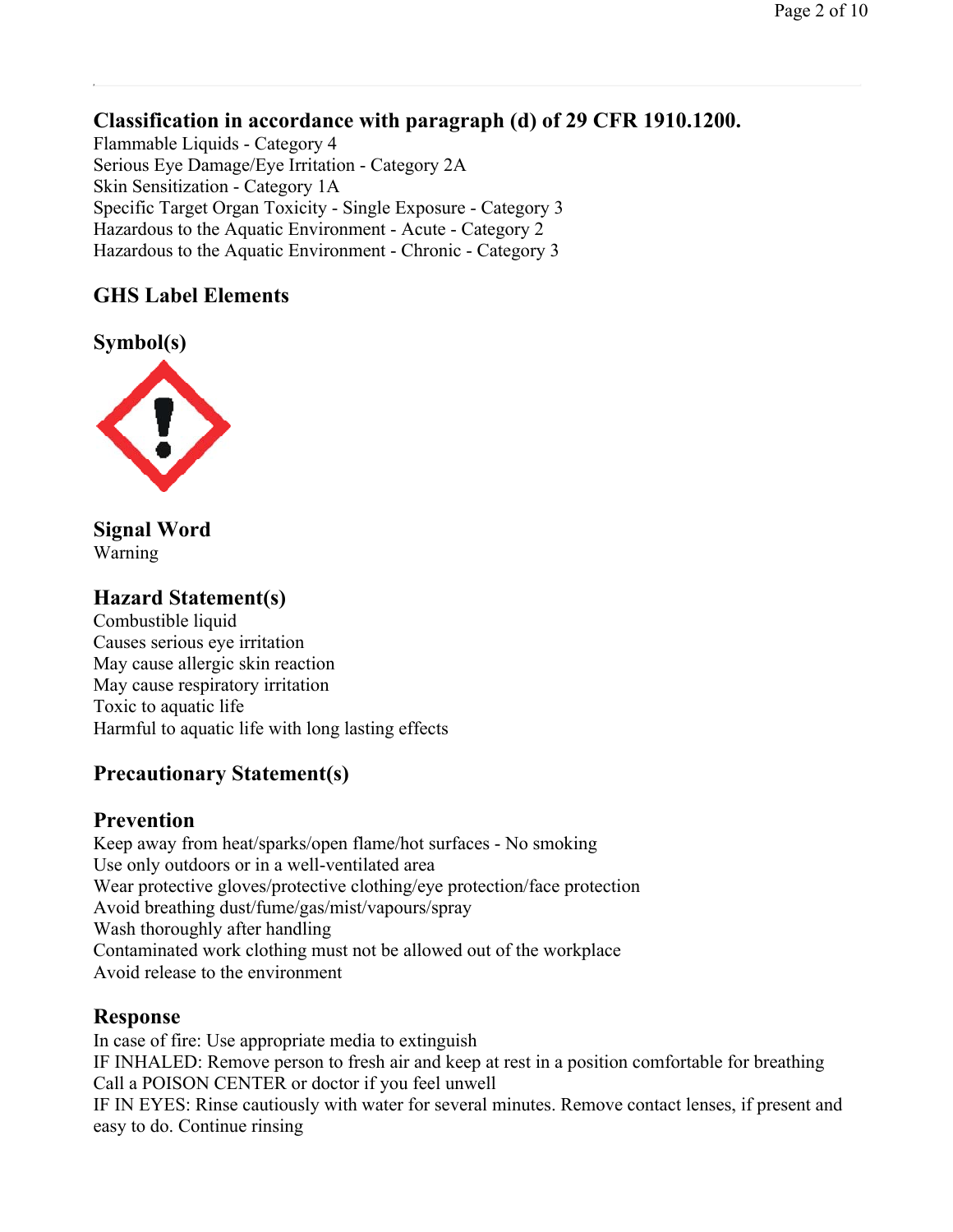If eye irritation persists: Get medical advice/attention IF ON SKIN: Wash with plenty of soap and water If skin irritation or rash occurs: Get medical advice/attention Wash contaminated clothing before reuse Specific treatment (see label)

### **Storage**

Store in a well-ventilated place. Keep container tightly closed Store locked up

### **Disposal**

Dispose of contents/container in accordance with local/regional/national/international regulations

### **Other Hazards**

No additional information is available.

# **Section 3 - COMPOSITION / INFORMATION ON INGREDIENTS**

| CAS                 | <b>Component Name</b>                                              | Percent |  |  |
|---------------------|--------------------------------------------------------------------|---------|--|--|
| 7085-85-0           | Ethyl cyanoacrylate                                                |         |  |  |
| $\parallel$ 77-90-7 | 1,2,3-Propanetricarboxylic acid,<br>2-(acetyloxy)-, tributyl ester |         |  |  |

# **Section 4 - FIRST AID MEASURES**

### **Inhalation**

Remove victim to fresh air and keep at rest in a position comfortable for breathing. Call a POISON CENTER or doctor if you feel unwell.

### **Skin**

Wash with plenty of soap and water. If skin irritation or rash occurs: Get medical advice/attention. Take off contaminated clothing and wash before reuse. Peel or roll the surfaces apart using a blunt edge, such as a spatula or spoon handle.

### **Eyes**

Rinse cautiously with water for several minutes. Remove contact lenses, if present and easy to do. Continue rinsing. If eye irritation persists: Get medical advice/attention.

### **Ingestion**

Rinse mouth immediately and drink plenty of water. Do NOT induce vomiting. Immediately call a POISON CENTER.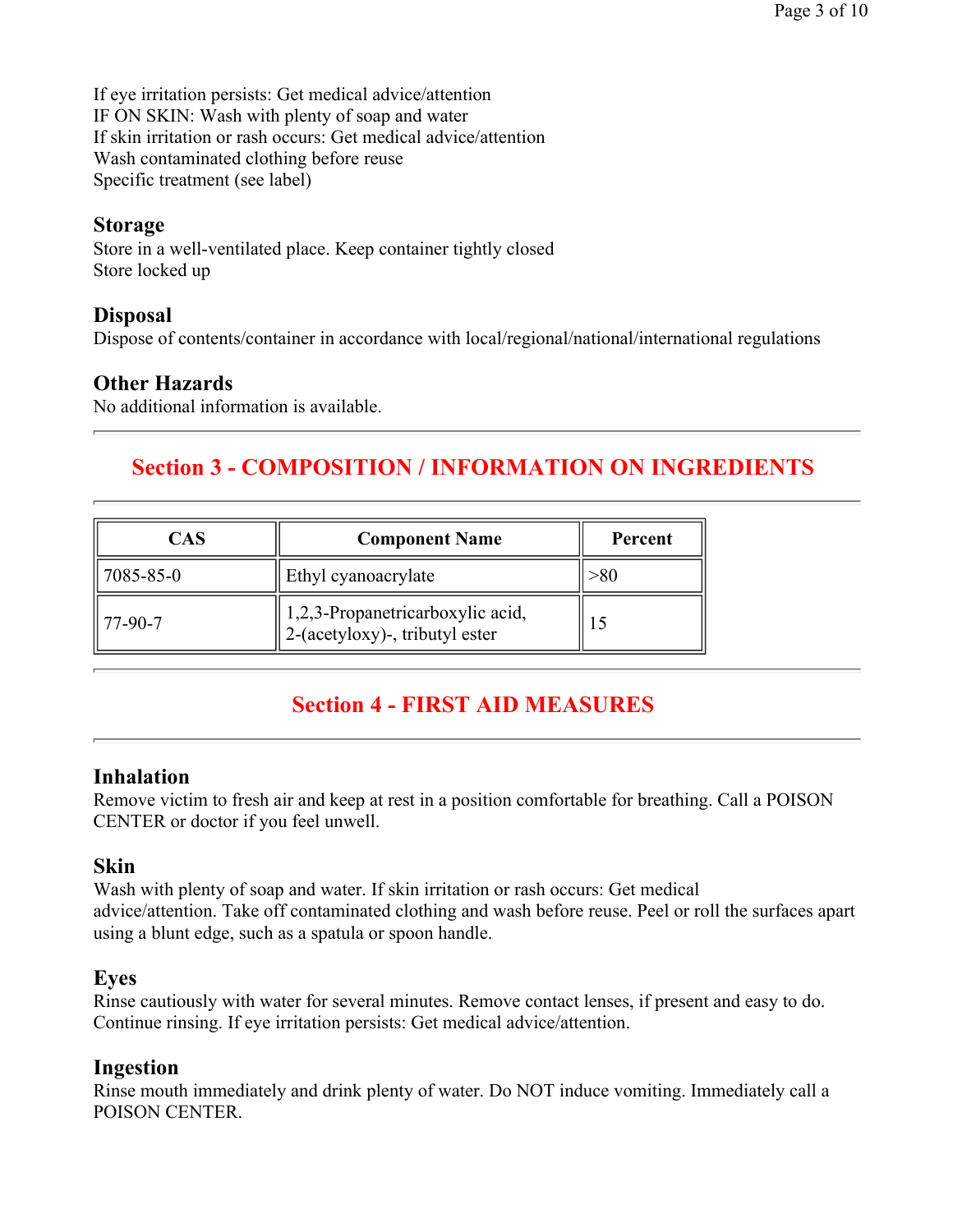# **Most Important Symptoms/Effects**

#### **Acute**

May cause respiratory irritation, Causes eye irritation. May cause allergic skin reaction.

#### **Delayed**

No information on significant adverse effects.

# **Section 5 - FIRE FIGHTING MEASURES**

### **Extinguishing Media**

#### **Suitable Extinguishing Media**

Use carbon dioxide, regular dry chemical, regular foam or water.

#### **Unsuitable Extinguishing Media**

Do not use high-pressure water streams.

#### **Special Hazards Arising from the Chemical**

Combustible liquid.

### **Hazardous Combustion Products**

oxides of carbon

### **Special Protective Equipment and Precautions for Firefighters**

Vapors may form explosive mixtures with air. Vapors can travel considerable distances to a source of ignition where they can ignite, flash back, or explode. Vapors are heavier than air. Prevent entry into waterways, sewers, basements, or confined areas. May explode when heated.

### **Fire Fighting Measures**

Wear full protective fire fighting gear including self contained breathing apparatus (SCBA) for protection against possible exposure. Move container from fire area if it can be done without risk. Fight fire from maximum distance or use unmanned hose holders or monitor nozzles. Cool containers with water spray until well after the fire is out. For massive fire, use unmanned hose holders or monitor nozzles; if this is impossible withdraw from area and let fire burn. Do not scatter spilled material with high-pressure water streams.

# **Section 6 - ACCIDENTAL RELEASE MEASURES**

### **Personal Precautions, Protective Equipment and Emergency Procedures**

Wear personal protective clothing and equipment, see Section 8. Keep unnecessary people away, isolate hazard area and deny entry. Stay upwind and keep out of low areas. Ventilate closed spaces before entering.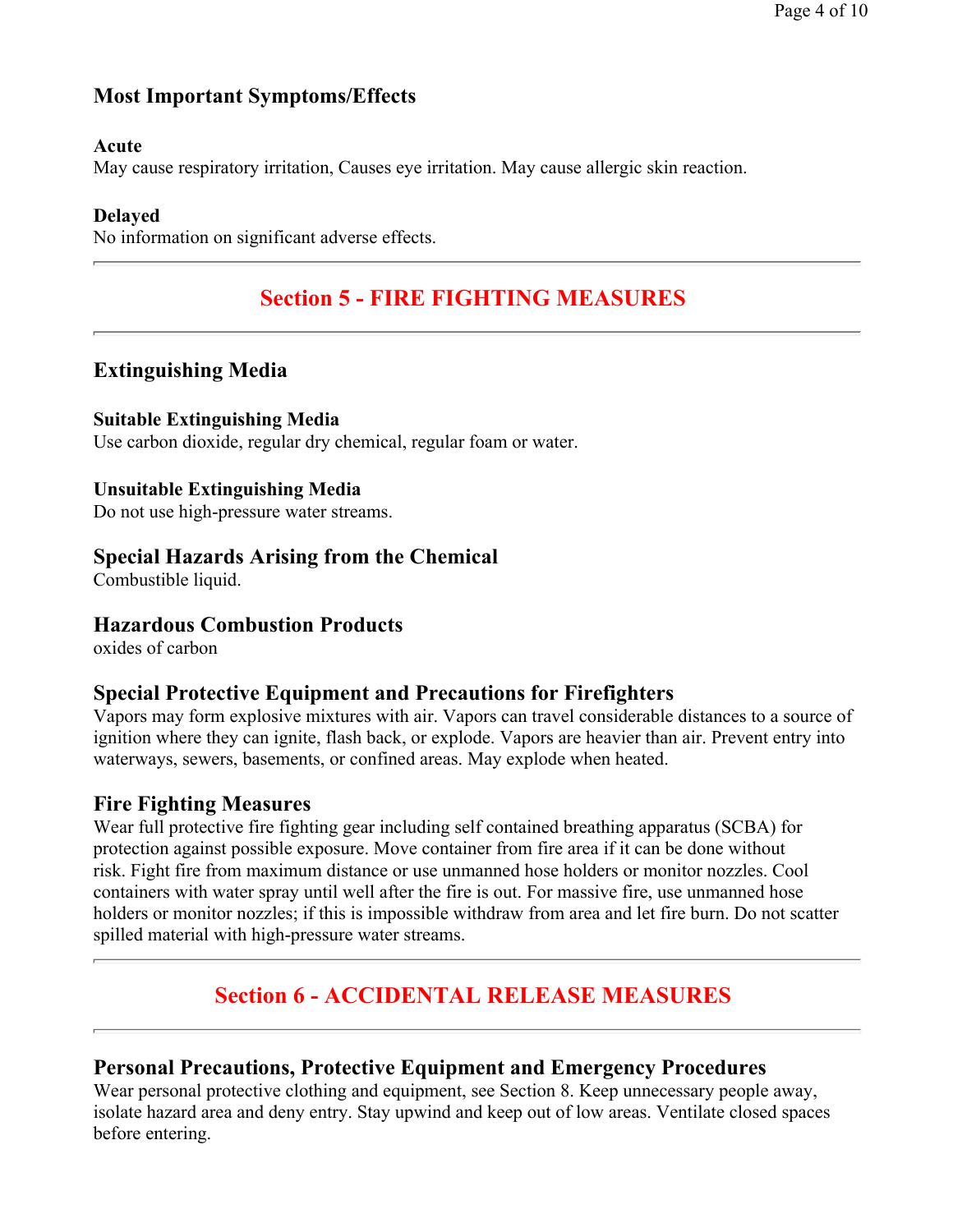### **Methods and Materials for Containment and Cleaning Up**

Eliminate all sources of ignition. Do not touch or walk through spilled material. Stop leak if possible without personal risk. Prevent entry into waterways, sewers, basements, or confined areas. Reduce vapors with water spray. Absorb with earth, sand or other non-combustible material and transfer to container. Use non-sparking tools. Large spills: Dike for later disposal.

### **Environmental Precautions**

Avoid release to the environment.

# **Section 7 - HANDLING AND STORAGE**

#### **Precautions for Safe Handling**

Keep away from heat/sparks/open flame/hot surfaces - No smoking. Use only outdoors or in a wellventilated area. Wear protective gloves/protective clothing/eye protection/face protection. Avoid breathing dust/fume/gas/mist/vapors/spray. Wash thoroughly after handling. Contaminated work clothing should not be allowed out of the workplace.

#### **Conditions for Safe Storage, Including any Incompatibilities**

Store in a well-ventilated place. Keep container tightly closed Store locked up Avoid contact with water or moisture. Keep away from heat and ignition sources. Keep away from incompatible materials. Protect from sunlight.

### **Incompatible Materials**

alcohols, bases, amines

# **Section 8 - EXPOSURE CONTROLS / PERSONAL PROTECTION**

#### **Component Exposure Limits**

| Ethyl cyanoacrylate   7085-85-0 |                     |  |  |  |
|---------------------------------|---------------------|--|--|--|
| ACGIH:                          | $\vert$ 0.2 ppm TWA |  |  |  |

#### **Biological limit value**

There are no biological limit values for any of this product's components.

#### **Engineering Controls**

Provide local exhaust ventilation system. Ensure compliance with applicable exposure limits.

#### **Individual Protection Measures, such as Personal Protective Equipment**

#### **Eye/face protection**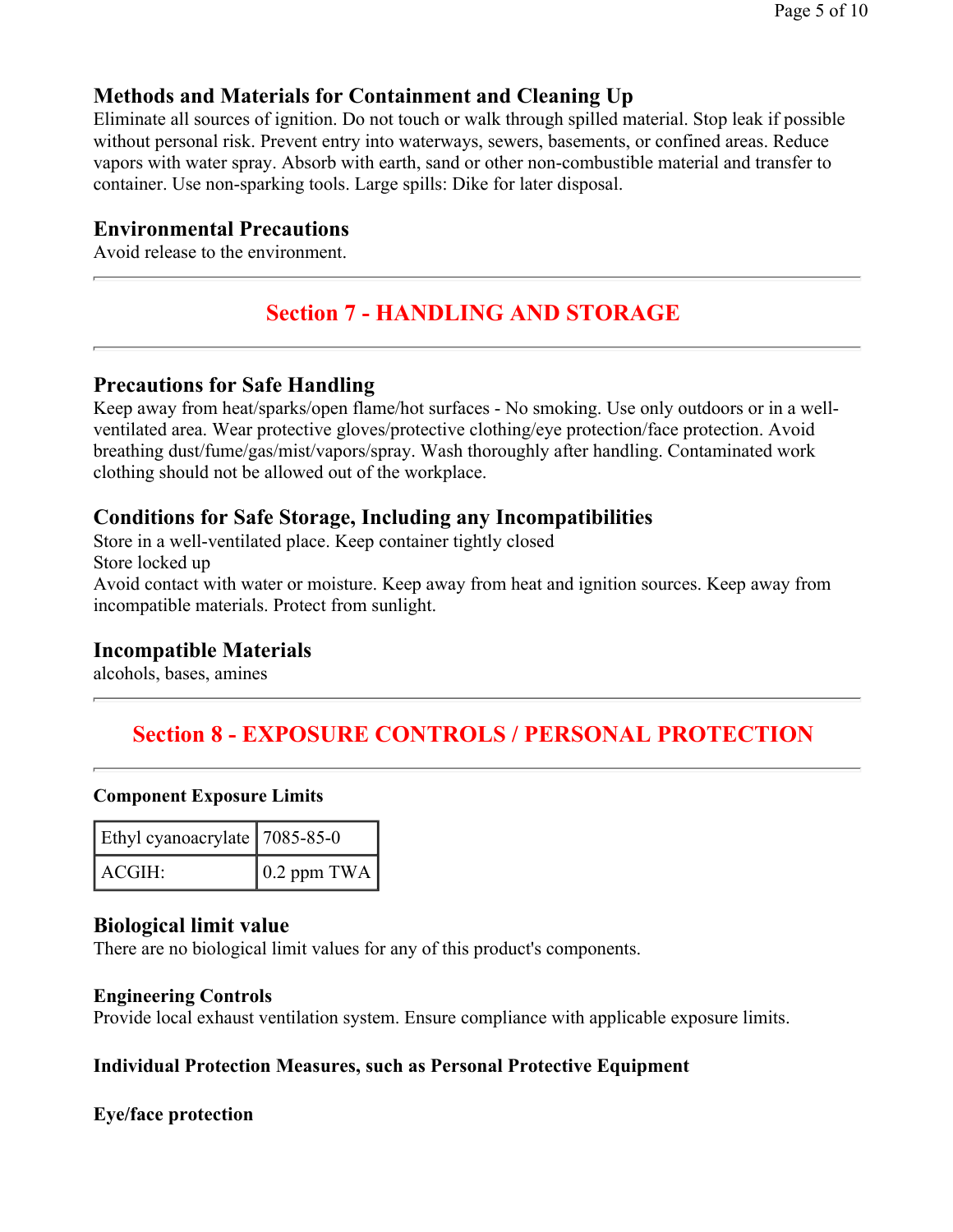Wear splash resistant safety goggles with a faceshield. Provide an emergency eye wash fountain and quick drench shower in the immediate work area.

#### **Skin Protection**

Wear appropriate chemical resistant clothing.

#### **Respiratory Protection**

Under conditions of frequent use or heavy exposure, respiratory protection may be needed. A NIOSH approved air-purifying respirator with an appropriate cartridge or canister may be appropriate under certain circumstances where airborne concentrations are expected to exceed exposure limits.

#### **Glove Recommendations**

Wear appropriate chemical resistant gloves.

# **Section 9 - PHYSICAL AND CHEMICAL PROPERTIES**

| Appearance                        | clear colorless liquid                     | <b>Physical State</b>                            | liquid                             |  |  |
|-----------------------------------|--------------------------------------------|--------------------------------------------------|------------------------------------|--|--|
| Odor                              | irritating odor                            | Color                                            | Not available                      |  |  |
| <b>Odor Threshold</b>             | Not available                              | pH                                               | Not available                      |  |  |
| <b>Melting Point</b>              | Not available                              | <b>Boiling Point</b>                             | 62 °C                              |  |  |
| <b>Freezing point</b>             | -29 $\degree$ C                            | <b>Evaporation Rate</b>                          | Not available                      |  |  |
| <b>Boiling Point</b><br>Range     | Not available                              | <b>Flammability (solid, gas)</b>                 | Not available                      |  |  |
| <b>Autoignition</b>               | Not available                              | <b>Flash Point</b>                               | 83 °C                              |  |  |
| <b>Lower Explosive</b><br>Limit   | Not available                              | Decomposition                                    | Not available                      |  |  |
| <b>Upper Explosive</b><br>Limit   | Not available                              | <b>Vapor Pressure</b>                            | 0.13 mmHg $(Q20°$<br>$\mathcal{C}$ |  |  |
| <b>Vapor Density</b><br>$(air=1)$ | >1                                         | <b>Specific Gravity</b><br>$(water=1)$           | Not available                      |  |  |
| <b>Water Solubility</b>           | insoluble (causes rapid<br>polymerization) | <b>Partition coefficient:</b><br>n-octanol/water | Not available                      |  |  |
| <b>Viscosity</b>                  | 85 - 100 cps (@ 25 °C)                     | <b>Solubility (Other)</b>                        | Not available                      |  |  |
| <b>Density</b>                    | $1.05$ g/cm3                               | <b>VOC</b>                                       | 0 g/L (SCAQMD<br>Method 316B)      |  |  |

# **Section 10 - STABILITY AND REACTIVITY**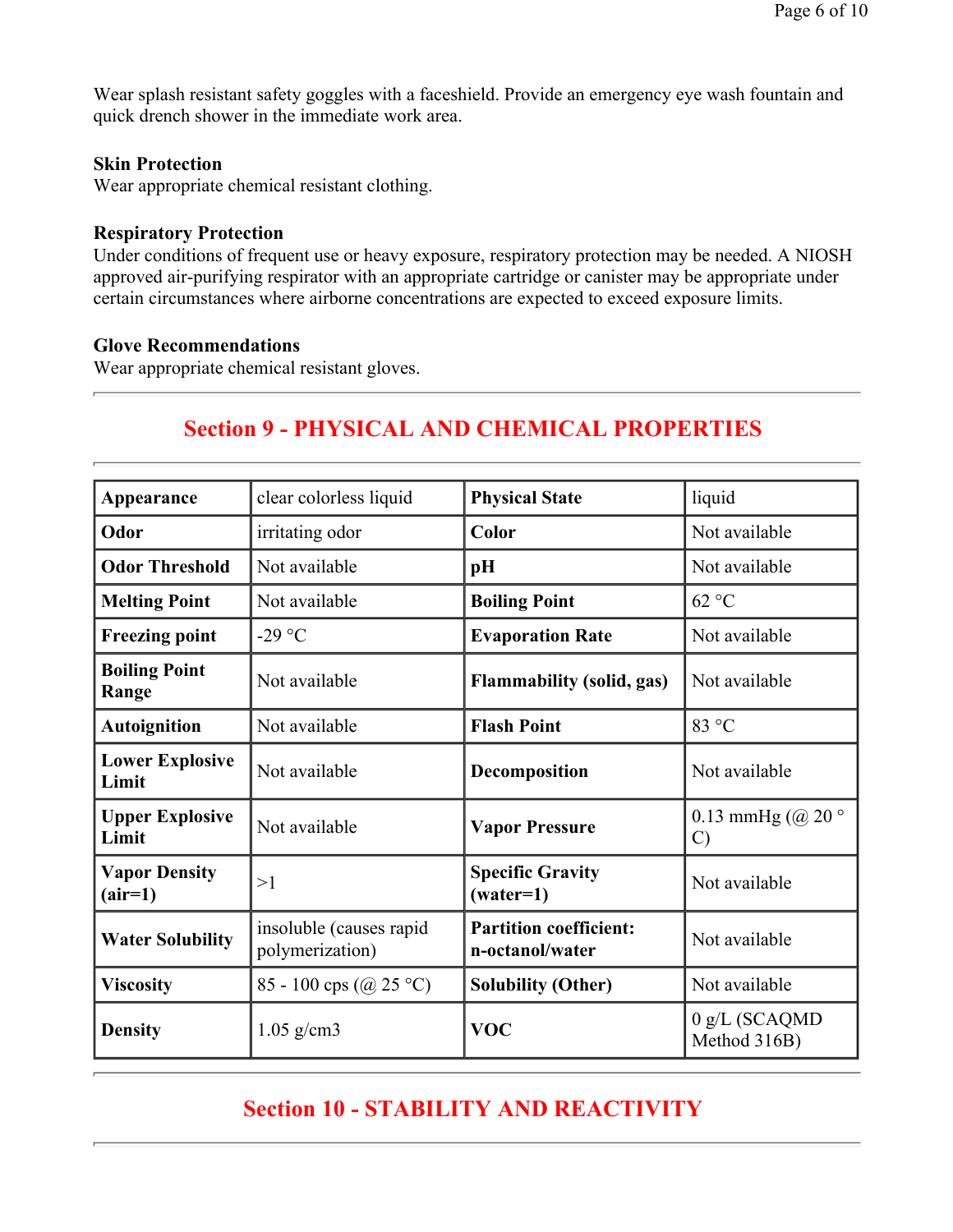### **Reactivity**

May polymerize when heated. Avoid contact with water or moisture. Avoid contact with light.

### **Chemical Stability**

Unstable at elevated temperatures.

### **Possibility of Hazardous Reactions**

May polymerize. Avoid contact with water or moisture.

### **Conditions to Avoid**

Avoid heat, flames, sparks and other sources of ignition. Containers may rupture or explode if exposed to heat. Keep out of water supplies and sewers. Avoid contact with water or moisture.

#### **Incompatible Materials**

alcohols, bases, amines

### **Hazardous decomposition products**

oxides of carbon

# **Section 11 - TOXICOLOGICAL INFORMATION**

### **Information on Likely Routes of Exposure**

**Inhalation**  May cause respiratory irritation.

# **Skin Contact**

May cause allergic skin reaction.

#### **Eye Contact**

Causes serious eye irritation.

#### **Ingestion**

No information on significant adverse effects.

### **Acute and Chronic Toxicity**

### **Component Analysis - LD50/LC50**

The components of this material have been reviewed in various sources and the following selected endpoints are published: Ethyl cyanoacrylate (7085-85-0) Oral LD50 Rat> 5 mL/kg

### **Immediate Effects**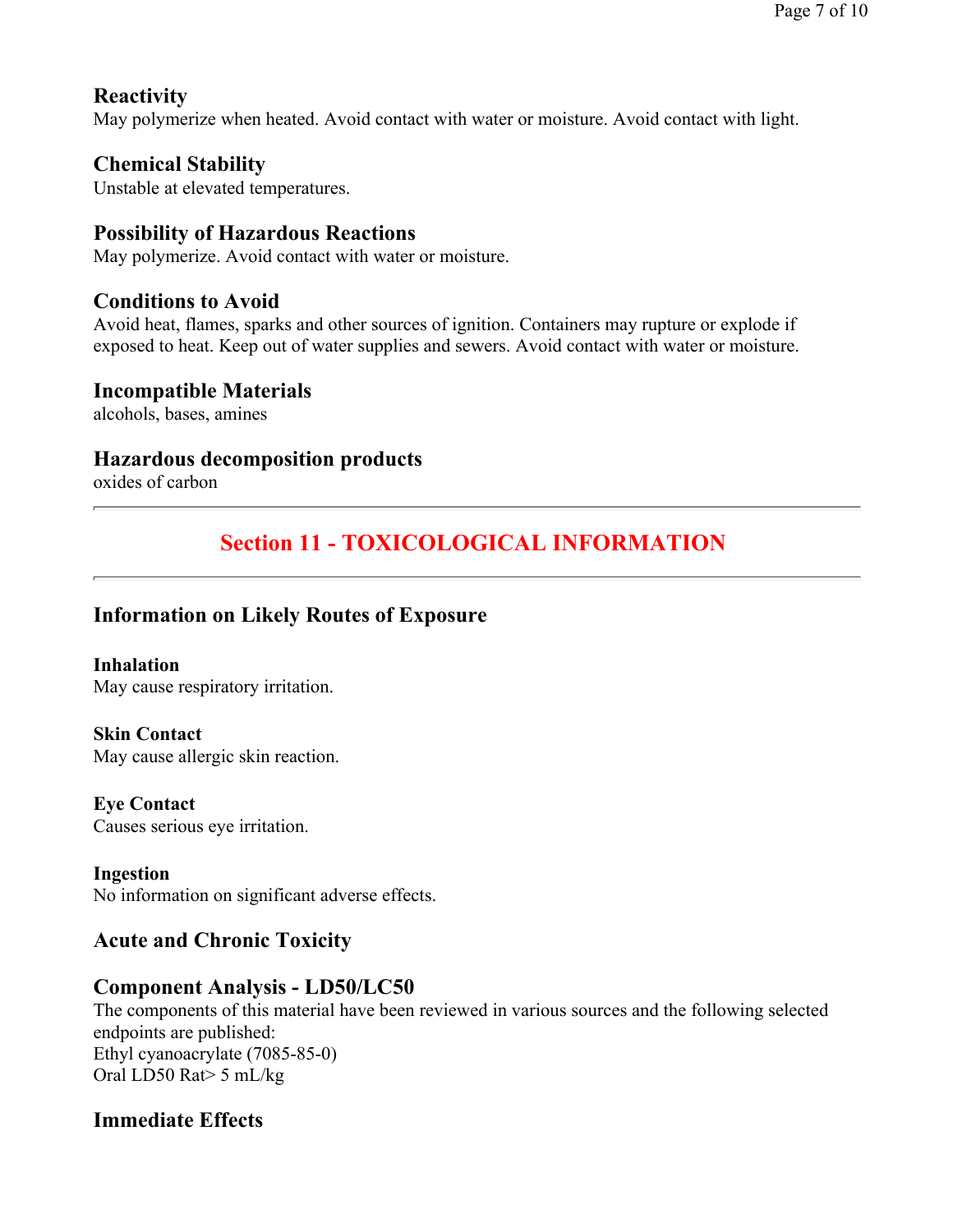May cause respiratory irritation, eye irritation. May cause allergic skin reaction.

**Delayed Effects**  No information on significant adverse effects.

**Irritation/Corrosivity Data**  May cause respiratory irritation, eye irritation.

**Respiratory Sensitization**  No information available for the product.

**Dermal Sensitization**  May cause allergic skin reaction.

**Component Carcinogenicity** None of this product's components are listed by ACGIH, IARC, NTP, DFG or OSHA

**Germ Cell Mutagenicity**  No information available for the product.

**Reproductive Toxicity**  No information available for the product.

# **Specific Target Organ Toxicity - Single Exposure**

Respiratory system

**Specific Target Organ Toxicity - Repeated Exposure**  No target organs identified.

**Aspiration hazard**  No information available for the product.

### **Medical Conditions Aggravated by Exposure**

No data available.

# **Section 12 - ECOLOGICAL INFORMATION**

### **Component Analysis - Aquatic Toxicity**

No LOLI ecotoxicity data are available for this product's components

# **Section 13 - DISPOSAL CONSIDERATIONS**

**Disposal Methods**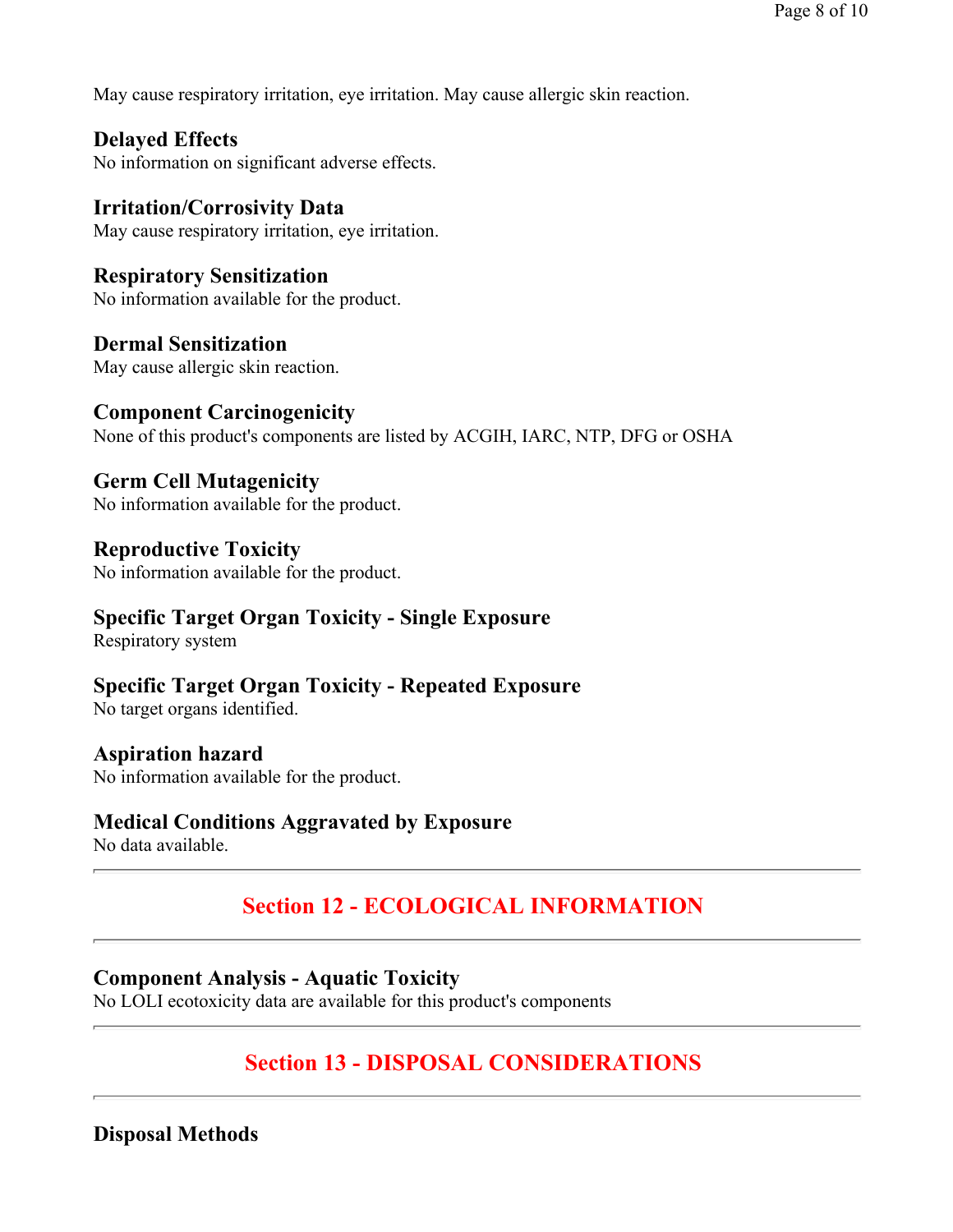Dispose in accordance with all applicable regulations.

# **Section 14 - TRANSPORT INFORMATION**

**US DOT Information**: **UN/NA #:** Not Regulated

**IATA Information: UN#:** Not Regulated

**TDG Information:**

**UN#:** Not Regulated

# **Section 15 - REGULATORY INFORMATION**

### **U.S. Federal Regulations**

None of this products components are listed under SARA Sections 302/304 (40 CFR 355 Appendix A), SARA Section 313 (40 CFR 372.65), CERCLA (40 CFR 302.4), TSCA 12(b), or require an OSHA process safety plan.

**SARA Section 311/312 (40 CFR 370 Subparts B and C)**

**Acute Health:** Yes **Chronic Health:** Yes **Fire:** Yes **Pressure:** No **Reactivity:** No

#### **U.S. State Regulations**

The following components appear on one or more of the following state hazardous substances lists:

| Component                                      | <sub>CAS</sub> | CA MA MN NJ PA |        |  |
|------------------------------------------------|----------------|----------------|--------|--|
| Ethyl cyanoacrylate   7085-85-0   No   No   No |                |                | Yes No |  |

#### **Not listed under California Proposition 65**

**WHMIS Classification**

B3, D2B

#### **Component Analysis - Inventory**

Ethyl cyanoacrylate (7085-85-0)

| US | СA        | EU                            | $AU$ PH | JP<br><b>ENCS</b> | <b>ISHL</b> | $KR -$<br><b>KECI/KECI</b> | $KR -$<br><b>TCCA</b> | <b>CN</b> | NZ        | <b>MX</b> |
|----|-----------|-------------------------------|---------|-------------------|-------------|----------------------------|-----------------------|-----------|-----------|-----------|
|    | $Yes$ DSL | $\vert$ EIN   Yes   Yes   Yes |         |                   | No          | Yes                        | No                    |           | Yes   Yes | $'$ Yes   |

1,2,3-Propanetricarboxylic acid, 2-(acetyloxy)-, tributyl ester (77-90-7)

| US  | СA         | EU                                              | AU. | PH | T <sub>D</sub><br><b>ENCS</b> | IP<br><b>ISHL</b> | $KR -$<br>KECI/KECL | $KR -$<br><b>TCCA</b> | <b>CN</b> | NZ  | MX  |
|-----|------------|-------------------------------------------------|-----|----|-------------------------------|-------------------|---------------------|-----------------------|-----------|-----|-----|
| Yes | <b>DSL</b> | $\vert$ EIN $\vert$ Yes $\vert$ Yes $\vert$ Yes |     |    |                               | N <sub>0</sub>    | Yes                 | N <sub>0</sub>        | Yes       | Yes | Yes |